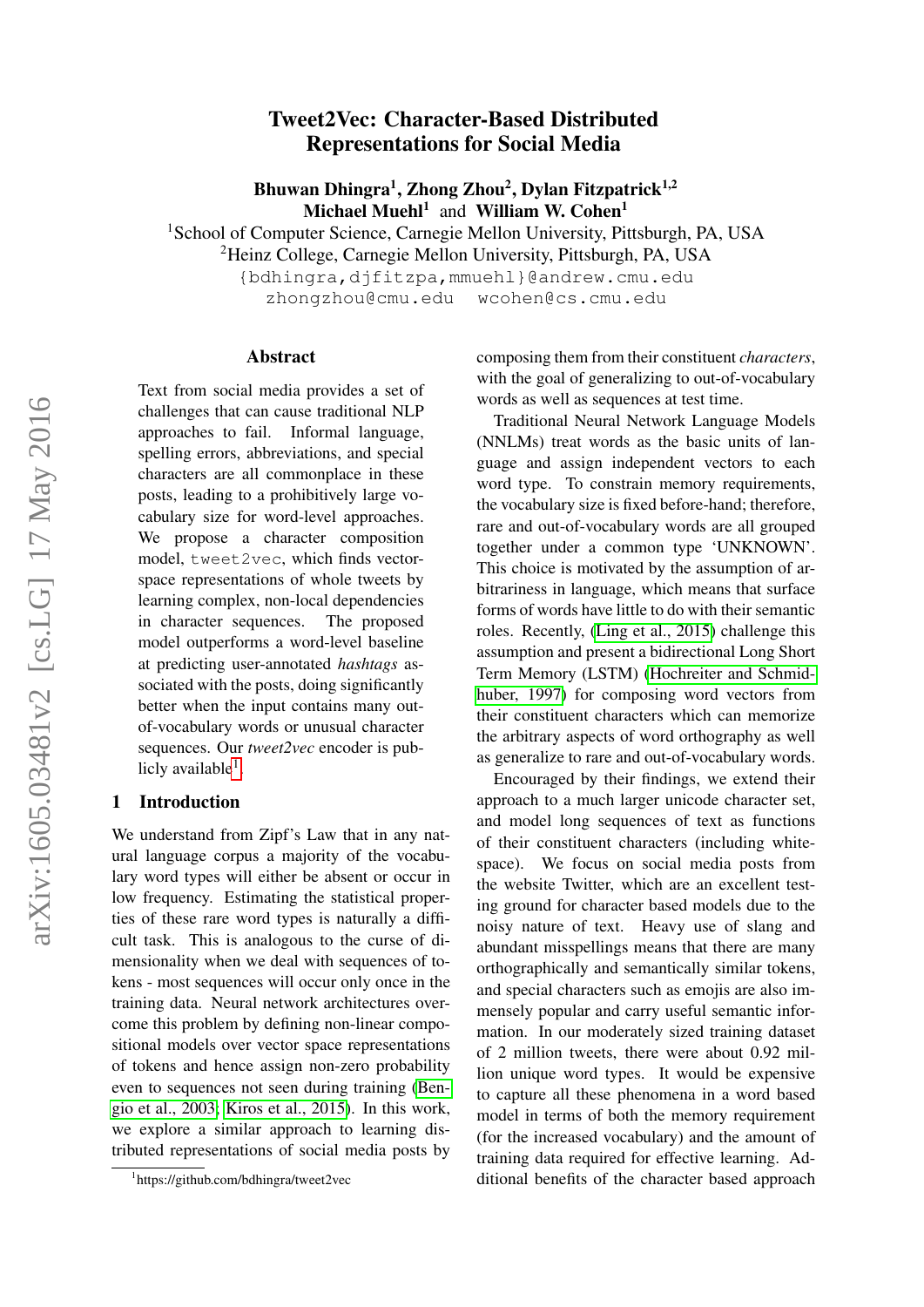include language independence of the methods, and no requirement of NLP preprocessing such as word-segmentation.

A crucial step in learning good text representations is to choose an appropriate objective function to optimize. Unsupervised approaches attempt to reconstruct the original text from its latent representation [\(Mikolov et al., 2013;](#page-5-3) [Bengio et al.,](#page-4-0) [2003\)](#page-4-0). Social media posts however, come with their own form of supervision annotated by millions of users, in the form of *hashtags* which link posts about the same topic together. A natural assumption is that the posts with the same hashtags should have embeddings which are close to each other. Hence, we formulate our training objective to maximize cross-entropy loss at the task of predicting hashtags for a post from its latent representation.

We propose a Bi-directional Gated Recurrent Unit (Bi-GRU) [\(Chung et al., 2014\)](#page-4-1) neural network for learning tweet representations. Treating white-space as a special character itself, the model does a forward and backward pass over the entire sequence, and the final GRU states are linearly combined to get the tweet embedding. Posterior probabilities over hashtags are computed by projecting this embedding to a softmax output layer. Compared to a word-level baseline this model shows improved performance at predicting hashtags for a held-out set of posts. Inspired by recent work in learning vector space text representations, we name our model *tweet2vec*.

## 2 Related Work

Using neural networks to learn distributed representations of words dates back to [\(Bengio et al.,](#page-4-0) [2003\)](#page-4-0). More recently, [\(Mikolov et al., 2013\)](#page-5-3) released word2vec - a collection of word vectors trained using a recurrent neural network. These word vectors are in widespread use in the NLP community, and the original work has since been extended to sentences [\(Kiros et al., 2015\)](#page-5-0), documents and paragraphs [\(Le and Mikolov, 2014\)](#page-5-4), topics [\(Niu and Dai, 2015\)](#page-5-5) and queries [\(Grbovic](#page-5-6) [et al., 2015\)](#page-5-6). All these methods require storing an extremely large table of vectors for all word types and cannot be easily generalized to unseen words at test time [\(Ling et al., 2015\)](#page-5-1). They also require preprocessing to find word boundaries which is non-trivial for a social network domain like Twitter.

In [\(Ling et al., 2015\)](#page-5-1), the authors present a compositional character model based on bidirectional LSTMs as a potential solution to these problems. A major benefit of this approach is that large word lookup tables can be compacted into character lookup tables and the compositional model scales to large data sets better than other stateof-the-art approaches. While [\(Ling et al., 2015\)](#page-5-1) generate word embeddings from character representations, we propose to generate vector representations of entire tweets from characters in our tweet2vec model.

Our work adds to the growing body of work showing the applicability of character models for a variety of NLP tasks such as Named Entity Recognition [\(Santos and Guimarães, 2015\)](#page-5-7), POS tagging [\(Santos and Zadrozny, 2014\)](#page-5-8), text classification [\(Zhang et al., 2015\)](#page-5-9) and language modeling [\(Karpathy et al., 2015;](#page-5-10) [Kim et al., 2015\)](#page-5-11).

Previously, [\(Luong et al., 2013\)](#page-5-12) dealt with the problem of estimating rare word representations by building them from their constituent morphemes. While they show improved performance over word-based models, their approach requires a morpheme parser for preprocessing which may not perform well on noisy text like Twitter. Also the space of all morphemes, though smaller than the space of all words, is still large enough that modelling all morphemes is impractical.

Hashtag prediction for social media has been addressed earlier, for example in [\(Weston et al.,](#page-5-13) [2014;](#page-5-13) [Godin et al., 2013\)](#page-4-2). [\(Weston et al., 2014\)](#page-5-13) also use a neural architecture, but compose text embeddings from a lookup table of words. They also show that the learned embeddings can generalize to an unrelated task of document recommendation, justifying the use of hashtags as supervision for learning text representations.

## 3 Tweet2Vec

Bi-GRU Encoder: Figure [1](#page-2-0) shows our model for encoding tweets. It uses a similar structure to the C2W model in [\(Ling et al., 2015\)](#page-5-1), with LSTM units replaced with GRU units.

The input to the network is defined by an alphabet of characters  $C$  (this may include the entire unicode character set). The input tweet is broken into a stream of characters  $c_1, c_2, ... c_m$  each of which is represented by a 1-by- $|C|$  encoding. These one-hot vectors are then projected to a character space by multiplying with the matrix  $P_C \in$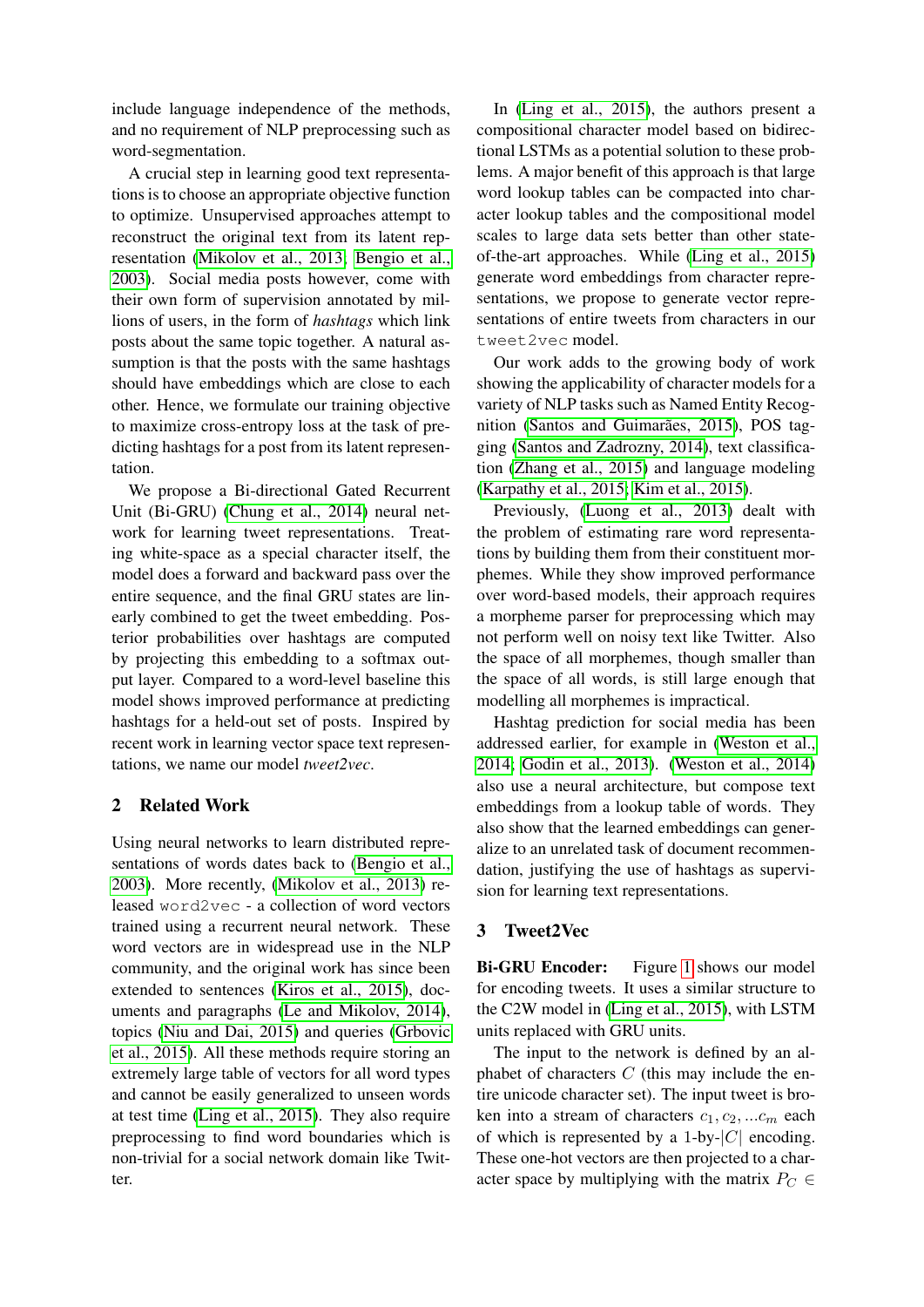<span id="page-2-0"></span>

Figure 1: Tweet2Vec encoder for social media text

 $\mathbb{R}^{|C| \times d_c}$ , where  $d_c$  is the dimension of the character vector space. Let  $x_1, x_2, ... x_m$  be the sequence of character vectors for the input tweet after the lookup. The encoder consists of a forward-GRU and a backward-GRU. Both have the same architecture, except the backward-GRU processes the sequence in reverse order. Each of the GRU units process these vectors sequentially, and starting with the initial state  $h_0$  compute the sequence  $h_1, h_2, \ldots h_m$  as follows:

$$
r_t = \sigma(W_r x_t + U_r h_{t-1} + b_r),
$$
  
\n
$$
z_t = \sigma(W_z x_t + U_z h_{t-1} + b_z),
$$
  
\n
$$
\tilde{h}_t = \tanh(W_h x_t + U_h (r_t \odot h_{t-1}) + b_h),
$$
  
\n
$$
h_t = (1 - z_t) \odot h_{t-1} + z_t \odot \tilde{h}_t.
$$

Here  $r_t$ ,  $z_t$  are called the *reset* and *update* gates respectively, and  $\tilde{h}_t$  is the *candidate* output state which is converted to the actual output state  $h_t$ .  $W_r, W_z, W_h$  are  $d_h \times d_c$  matrices and  $U_r, U_z, U_h$ are  $d_h \times d_h$  matrices, where  $d_h$  is the hidden state dimension of the GRU. The final states  $h_m^f$  from the forward-GRU, and  $h_0^b$  from the backward GRU are combined using a fully-connected layer to the give the final tweet embedding  $e_t$ :

$$
e_t = W^f h_m^f + W^b h_0^b \tag{1}
$$

Here  $W^f, W^b$  are  $d_t \times d_h$  and b is  $d_t \times 1$  bias term, where  $d_t$  is the dimension of the final tweet embedding. In our experiments we set  $d_t = d_h$ . All parameters are learned using gradient descent.

Softmax: Finally, the tweet embedding is passed through a linear layer whose output is the same size as the number of hashtags  $L$  in the data set. We use a softmax layer to compute the posterior hashtag probabilities:

$$
P(y = j | e) = \frac{exp(w_j^T e + b_j)}{\sum_{i=1}^{L} exp(w_i^T e + b_j)}.
$$
 (2)

**Objective Function:** We optimize the categorical cross-entropy loss between predicted and true hashtags:

$$
J = \frac{1}{B} \sum_{i=1}^{B} \sum_{j=1}^{L} -t_{i,j} log(p_{i,j}) + \lambda ||\Theta||^{2}.
$$
 (3)

Here  $B$  is the batch size,  $L$  is the number of classes,  $p_{i,j}$  is the predicted probability that the *i*th tweet has hashtag j, and  $t_{i,j} \in \{0,1\}$  denotes the ground truth of whether the  $j$ -th hashtag is in the  $i$ -th tweet. We use L2-regularization weighted by  $\lambda$ .

### 4 Experiments and Results

#### 4.1 Word Level Baseline

Since our objective is to compare character-based and word-based approaches, we have also implemented a simple word-level encoder for tweets. The input tweet is first split into tokens along white-spaces. A more sophisticated tokenizer may be used, but for a fair comparison we wanted to keep language specific preprocessing to a minimum. The encoder is essentially the same as *tweet2vec*, with the input as words instead of characters. A lookup table stores word vectors for the V (20K here) most common words, and the rest are grouped together under the 'UNK' token.

## 4.2 Data

Our dataset consists of a large collection of global posts from Twitter<sup>[2](#page-2-1)</sup> between the dates of June 1, 2013 to June 5, 2013. Only English language posts (as detected by the *lang* field in Twitter API) and posts with at least one hashtag are retained. We removed infrequent hashtags  $( $500$  posts) since$ they do not have enough data for good generalization. We also removed very frequent tags  $($  $19K$  posts) which were almost always from automatically generated posts (ex: #androidgame) which are trivial to predict. The final dataset contains 2 million tweets for training, 10K for validation and 50K for testing, with a total of 2039 distinct hashtags. We use simple regex to preprocess the post text and remove hashtags (since these are to be predicted) and HTML tags, and replace usernames and URLs with special tokens. We also removed *retweets* and convert the text to lower-case.

<span id="page-2-1"></span><sup>2</sup><https://twitter.com/>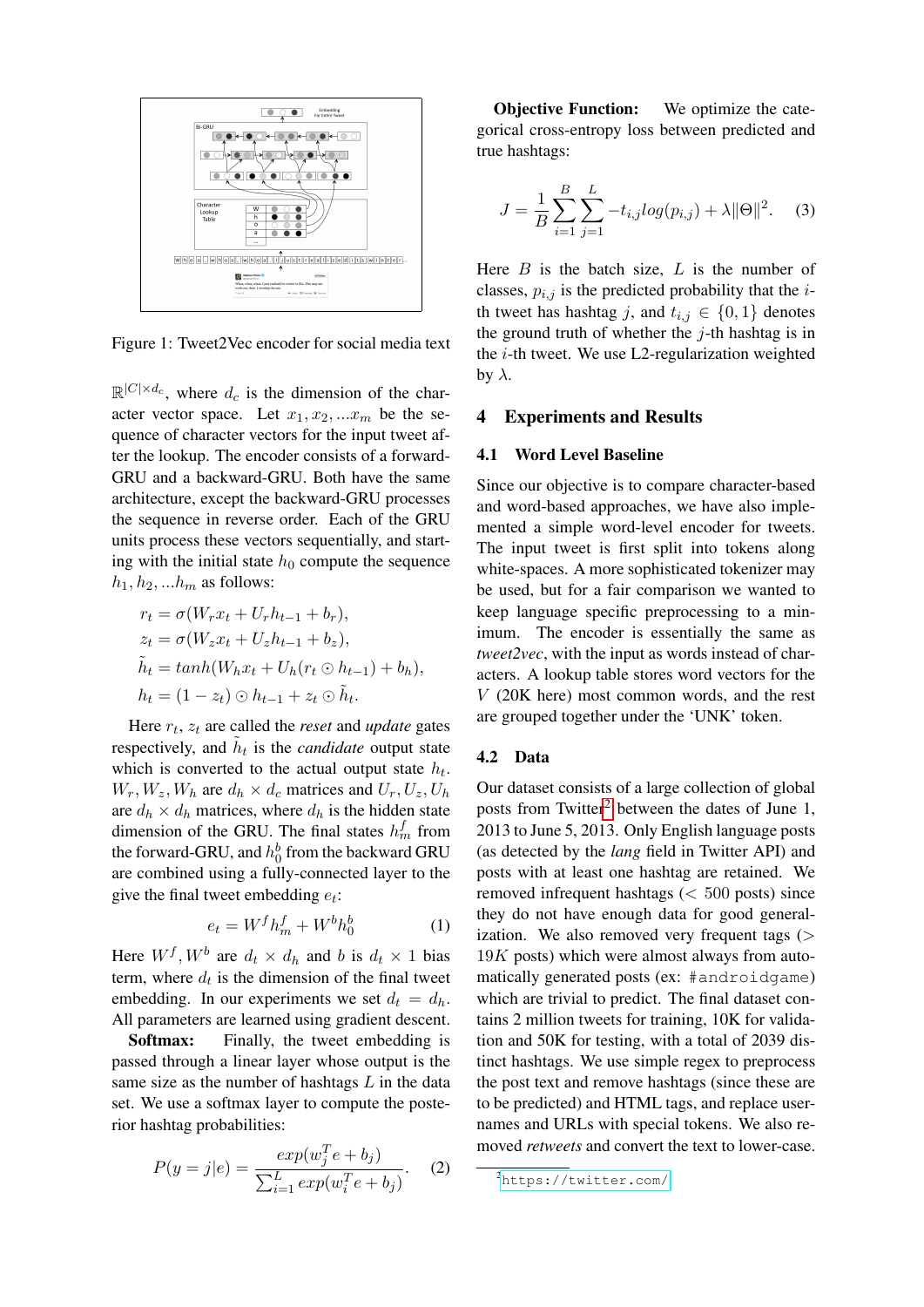<span id="page-3-2"></span>

| <b>Tweets</b>                              | Word model baseline | tweet2vec        |  |
|--------------------------------------------|---------------------|------------------|--|
| ninety-one degrees. *♥♥                    | #initialsofsomeone  | #summer #loveit  |  |
|                                            | #nw #gameofthrones  | #sun             |  |
| self-cooked scramble eqq. yum!! !url       | #music #cheap       | #yummy #food     |  |
|                                            | #cute               | #foodporn        |  |
| can't sleeeeeeep                           | #gameofthrones      | #tired #insomnia |  |
|                                            | #heartbreaker       |                  |  |
| oklahoma!!!!!!!!!!!! champions!!!!!        | #initialsofsomeone  | #wcws #sooners   |  |
|                                            | #nw #lrt            | #ou              |  |
| 7 % of battery. iphones die too quick.     | #help #power        | #fml #apple #bbl |  |
|                                            | #money #s           | #thestruggle     |  |
| i have the cutest nephew in the world !url | #nephew #cute       | #socute #cute    |  |
|                                            | #family             | $#$ puppy        |  |

Table 1: Examples of top predictions from the models. The correct hashtag(s) if detected are in bold.

<span id="page-3-0"></span>

|                         | word              | tweet2vec         |
|-------------------------|-------------------|-------------------|
| $d_t, d_h$              | 200               | 500               |
| <b>Total Parameters</b> | 3.91M             | 3.90M             |
| Training Time / Epoch   | 1528 <sub>s</sub> | 9649 <sub>s</sub> |

Table 2: Model sizes and training time/epoch

## 4.3 Implementation Details

Word vectors and character vectors are both set to size  $d_L = 150$  for their respective models. There were 2829 unique characters in the training set and we model each of these independently in a character look-up table. Embedding sizes were chosen such that each model had roughly the same number of parameters (Table [2\)](#page-3-0). Training is performed using mini-batch gradient descent with Nesterov's momentum. We use a batch size  $B = 64$ , initial learning rate  $\eta_0 = 0.01$  and momentum parameter  $\mu_0 = 0.9$ . L2-regularization with  $\lambda = 0.001$ was applied to all models. Initial weights were drawn from 0-mean gaussians with  $\sigma = 0.1$  and initial biases were set to 0. The hyperparameters were tuned one at a time keeping others fixed, and values with the lowest validation cost were chosen. The resultant combination was used to train the models until performance on validation set stopped increasing. During training, the learning rate is halved everytime the validation set precision increases by less than 0.01 % from one epoch to the next. The models converge in about 20 epochs. Code for training both the models is publicly available on github.

## 4.4 Results

We test the character and word-level variants by predicting hashtags for a held-out test set of posts. Since there may be more than one correct hashtag per post, we generate a ranked list of tags for each

<span id="page-3-1"></span>

| Model                          | Precision | Recall | Mean |  |  |
|--------------------------------|-----------|--------|------|--|--|
|                                | @1        | @10    | Rank |  |  |
| Full test set (50K)            |           |        |      |  |  |
| word                           | $24.1\%$  | 42.8%  | 133  |  |  |
| tweet2vec                      | 28.4%     | 48.5%  | 104  |  |  |
| Rare words test set $(2K)$     |           |        |      |  |  |
| word                           | 20.4%     | 37.2%  | 167  |  |  |
| tweet2vec                      | 32.9%     | 51.3%  | 104  |  |  |
| Frequent words test set $(2K)$ |           |        |      |  |  |
| word                           | 20.9%     | 41.3%  | 133  |  |  |
| tweet2vec                      | $23.9\%$  | 44.2%  | 112  |  |  |

Table 3: Hashtag prediction results. Best numbers for each test set are in bold.

post from the output posteriors, and report average precision@1, recall@10 and mean rank of the correct hashtags. These are listed in Table [3.](#page-3-1)

To see the performance of each model on posts containing rare words (RW) and frequent words (FW) we selected two test sets each containing 2,000 posts. We populated these sets with posts which had the maximum and minimum number of out-of-vocabulary words respectively, where vocabulary is defined by the 20K most frequent words. Overall, *tweet2vec* outperforms the word model, doing significantly better on RW test set and comparably on FW set. This improved performance comes at the cost of increased training time (see Table [2\)](#page-3-0), since moving from words to characters results in longer input sequences to the GRU.

We also study the effect of model size on the performance of these models. For the word model we set vocabulary size  $V$  to 8K, 15K and 20K respectively. For *tweet2vec* we set the GRU hidden state size to 300, 400 and 500 respectively. Figure [2](#page-4-3) shows precision 1 of the two models as the number of parameters is increased, for each test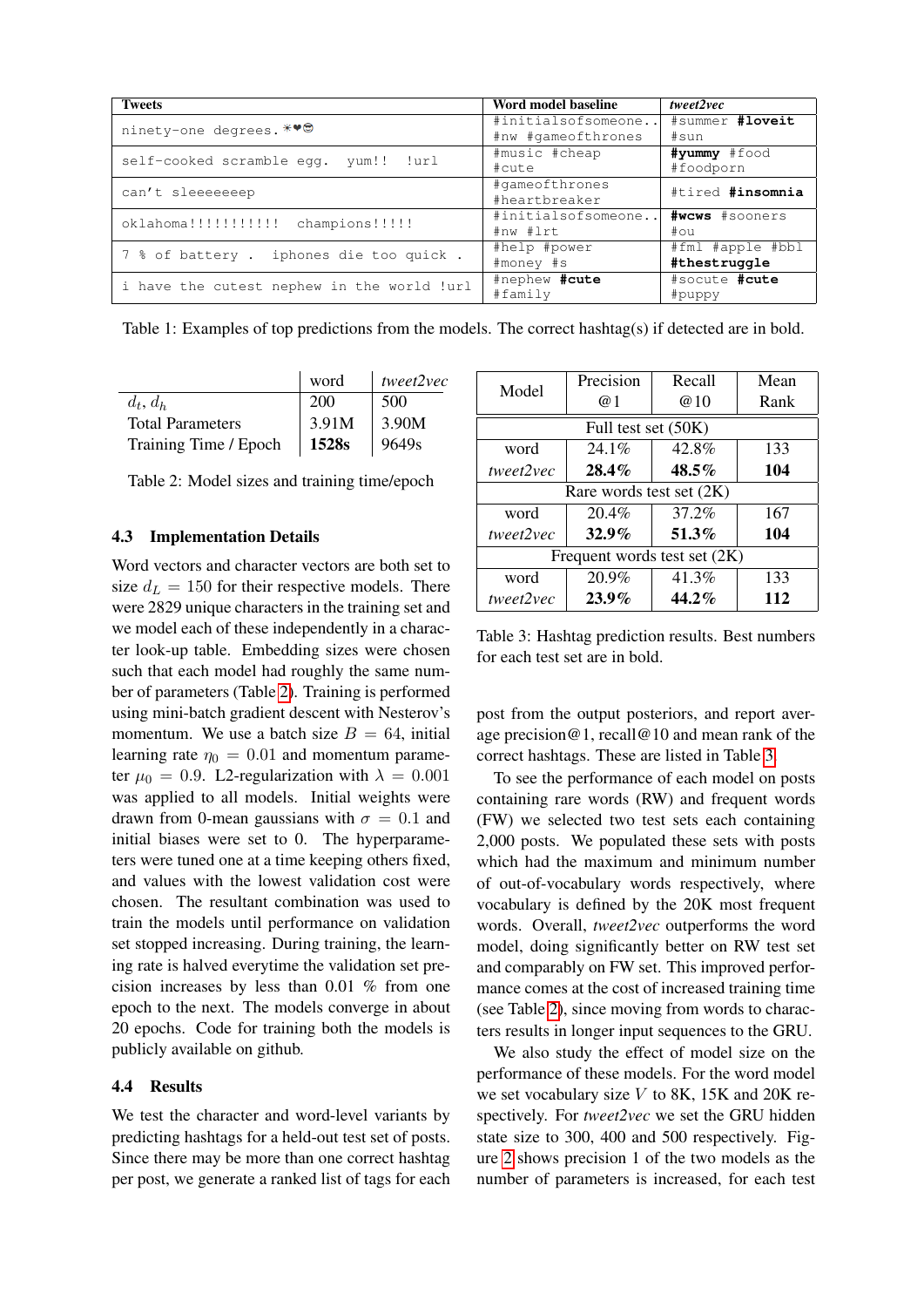<span id="page-4-3"></span>

Figure 2: Precision @1 v Number of model parameters for word model and *tweet2vec*.

<span id="page-4-4"></span>

| Dataset | # Hashtags | word     | tweet2vec |
|---------|------------|----------|-----------|
| small   | 933        | 28.0%    | $33.1\%$  |
| medium  | 2039       | $24.1\%$ | $28.4\%$  |
| large   | 5114       | $20.1\%$ | 24.6%     |

Table 4: Precision @1 as training data size and number of output labels is increased. Note that the test set is different for each setting.

set described above. There is not much variation in the performance, and moreover *tweet2vec* always outperforms the word based model for the same number of parameters.

Table [4](#page-4-4) compares the models as complexity of the task is increased. We created 3 datasets (small, medium and large) with an increasing number of hashtags to be predicted. This was done by varying the lower threshold of the minimum number of tags per post for it to be included in the dataset. Once again we observe that *tweet2vec* outperforms its word-based counterpart for each of the three settings.

Finally, table [1](#page-3-2) shows some predictions from the word level model and *tweet2vec*. We selected these to highlight some strengths of the character based approach - it is robust to word segmentation errors and spelling mistakes, effectively interprets emojis and other special characters to make predictions, and also performs comparably to the word-based approach for in-vocabulary tokens.

## 5 Conclusion

We have presented *tweet2vec* - a character level encoder for social media posts trained using supervision from associated *hashtags*. Our result shows that *tweet2vec* outperforms the word based approach, doing significantly better when the input post contains many rare words. We have focused only on English language posts, but the character

model requires no language specific preprocessing and can be extended to other languages. For future work, one natural extension would be to use a character-level decoder for predicting the hashtags. This will allow generation of hashtags not seen in the training dataset. Also, it will be interesting to see how our tweet2vec embeddings can be used in domains where there is a need for semantic understanding of social media, such as tracking infectious diseases [\(Signorini et al.,](#page-5-14) [2011\)](#page-5-14). Hence, we provide an off-the-shelf encoder trained on *medium* dataset described above to compute vector-space representations of tweets along with our code on github.

## Acknowledgments

We would like to thank Alex Smola, Yun Fu, Hsiao-Yu Fish Tung, Ruslan Salakhutdinov, and Barnabas Poczos for useful discussions. We would also like to thank Juergen Pfeffer for providing access to the Twitter data, and the reviewers for their comments.

## References

- <span id="page-4-0"></span>[Bengio et al.2003] Yoshua Bengio, Réjean Ducharme, Pascal Vincent, and Christian Janvin. 2003. A neural probabilistic language model. *The Journal of Machine Learning Research*, 3:1137–1155.
- <span id="page-4-1"></span>[Chung et al.2014] Junyoung Chung, Caglar Gulcehre, KyungHyun Cho, and Yoshua Bengio. 2014. Empirical evaluation of gated recurrent neural networks on sequence modeling. *arXiv preprint arXiv:1412.3555*.
- <span id="page-4-2"></span>[Godin et al.2013] Fréderic Godin, Viktor Slavkovikj, Wesley De Neve, Benjamin Schrauwen, and Rik Van de Walle. 2013. Using topic models for twitter hashtag recommendation. In *Proceedings of the 22nd international conference on World Wide Web companion*, pages 593–596. International World Wide Web Conferences Steering Committee.